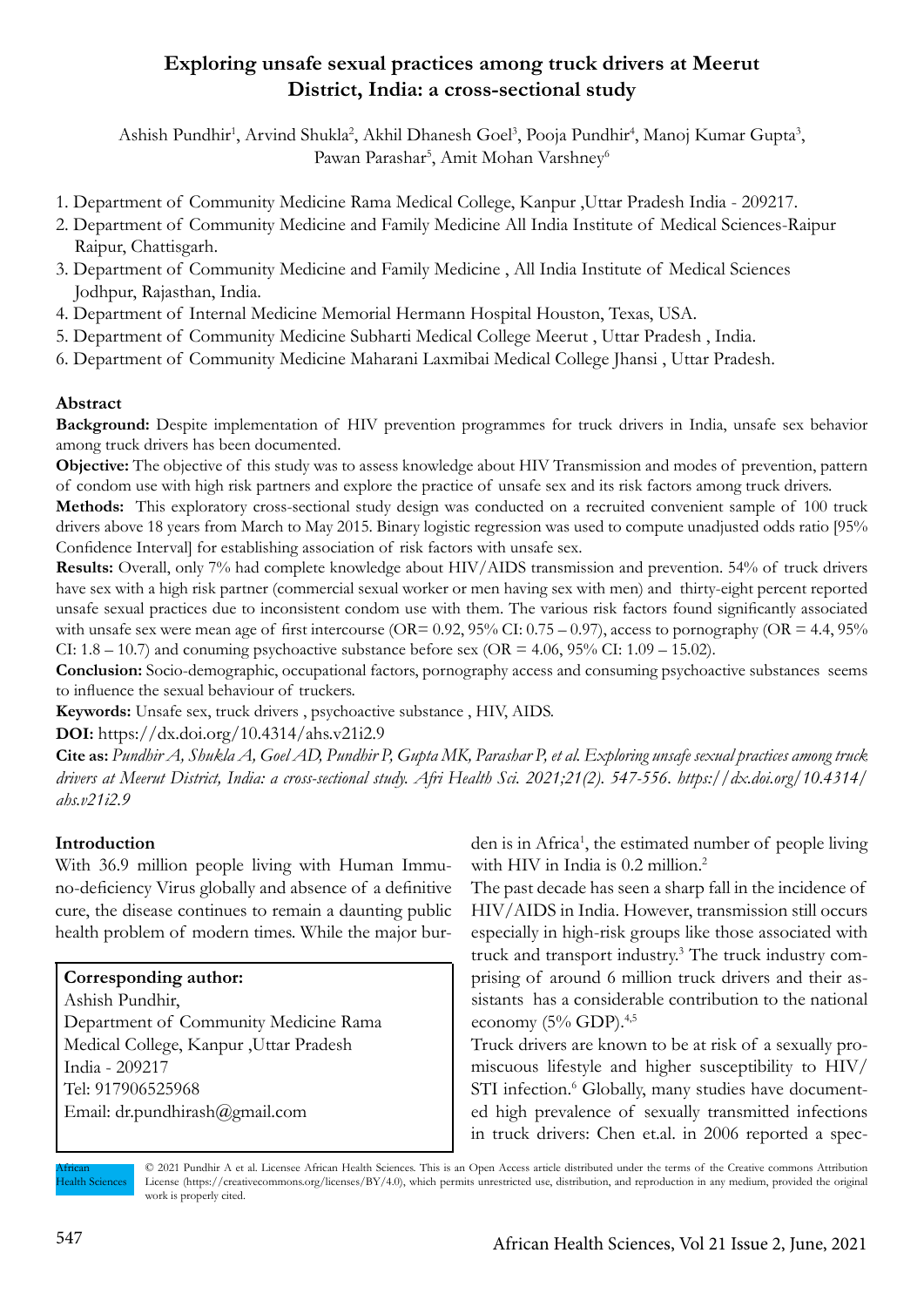trum of STI like chlamydia(10.6%), gonorrhea(8.1%), herpes(4.4%) and syphilis(0.7%) among Chinese truck drivers whereas prevalence of HIV among long distance truck drivers was 47%.<sup>7,8</sup> Various factors were found to facilitate transmission of HIV ranging from inconsistent condom use especially with commercial sexual worker and drug use.<sup>9,10</sup> In 2017, the National AIDS Control Organization reported the prevalence of HIV among long distance truck drivers as  $0.86\%$ .<sup>11</sup>

There have been many HIV prevention programs (like Health Highway programme, 'Kavach' and Operation Lighthouse) implemented for the purpose of distributing condoms and promotion, behavioral change communication, care and counseling of truck drivers with STIs in India. Nevertheless, inconsistent condom use is reported among truck drivers with high-risk partners in India.12-14 To investigate the possible gaps in the knowledge about HIV transmission and prevention, patterns of condom use and explore the practice of unsafe sex and its risk factors, we embarked on this study among truck drivers.

#### **Method**

#### **Study Design and Setting**

This exploratory cross-sectional study was conducted from August 2014 to May 2015 at trans-shipment area in Meerut district, India where about 500 trucks are available at any given point of time.

#### **Sampling procedures and Sample size**

A convenient sample of 100 truck drivers who had a valid driver's license from the transshipment area who had given their valid informed consent whereas drivers below the age of 18 years or not giving informed consent were excluded from the study.

#### **Study Tool and Procedure of Data Collection**

The truck drivers were briefed about the purpose of the study, importance of their participation, its consequential benefit to other truck drivers and assured confidentiality. Regardless of the participation in the study, the truck drivers were given condoms and health promotion messages related to transmission and prevention of STI/HIV/AIDS. Interviews were conducted regarding unsafe sexual practices and misconception regarding condom use if any were explored. The interview took approximately 45 minutes to one hour.

The participant were interviewed using a pre-tested validated questionnaire for documenting socio-demographic-occupational profile, consumption of psychoactive substances, pornography access, high risk sexual

partners [like commercial sexual worker(CSW) and men having sex with men(MSM)], intercourse type[vaginal, anal or oral sex], patterns of condom use, misconceptions about condom use and knowledge of transmission and prevention of STI/HIV/AIDs.

#### **Measures**

Unsafe sex was defined as inconsistent use of condom with high-risk sexual partners like CSW and MSM irrespective of type intercourse-vaginal, anal or oral (fellatio) and practicing either cunnilingus or analingus or both.15 The inconsistent use of condom with high risk partners were assessed using the questionnaire.

Sex workers were those people who engage in occupational sexual behavior in exchange for economic rewards or other extrinsic considerations.<sup>16</sup> Sex workers include male CSW, female CSW and transgender CSW. Men having sex with Men (MSM) were defined as men who have only sex with men. Participants who had sexual transactions with CSW within the last year were considered recent visitors to CSW. In India sero-prevalence of HIV infection in Female CSW , MSM and Transgender reported to be 1.56% , 2.67% and 3.14% respectively.17

Knowledge and misconceptions of truck drivers regarding modes of transmission and prevention were measured by using the pre-tested questionnaire. Knowledge of modes for transmission were considered to be complete if truck drivers responded with 'yes' to all of the following items (a) Transmission through sexual route (b) Transmission through blood transfusion (c) Transmission through needle sharing. If participants responded 'yes' to one or more but not all, they were considered to have incomplete knowledge of transmission. Similarly, knowledge of modes for prevention of HIV/AIDS were considered to be complete if truck drivers responded with 'yes' to all of the following items (a) Consistent use of condom (b) Prevented by having sexual relationship with one faithful uninfected sexual partner. Participants were considered to have no misconception about HIV/AIDS transmission, if they responded 'no' to all of the following items – HIV/ AIDS is transmitted through (a) sharing the same meal (b) mosquito bite (c) sharing the same tools of infected person (d) sharing the same clothes with infected person (e) sharing the same toilet facilities with that of an infected person.

Truck drivers who answered yes to any of the following items were considered as having misconceptions about condom use - (a) Condoms can get lost in the women body/burst inside during sexual intercourse (b) Semen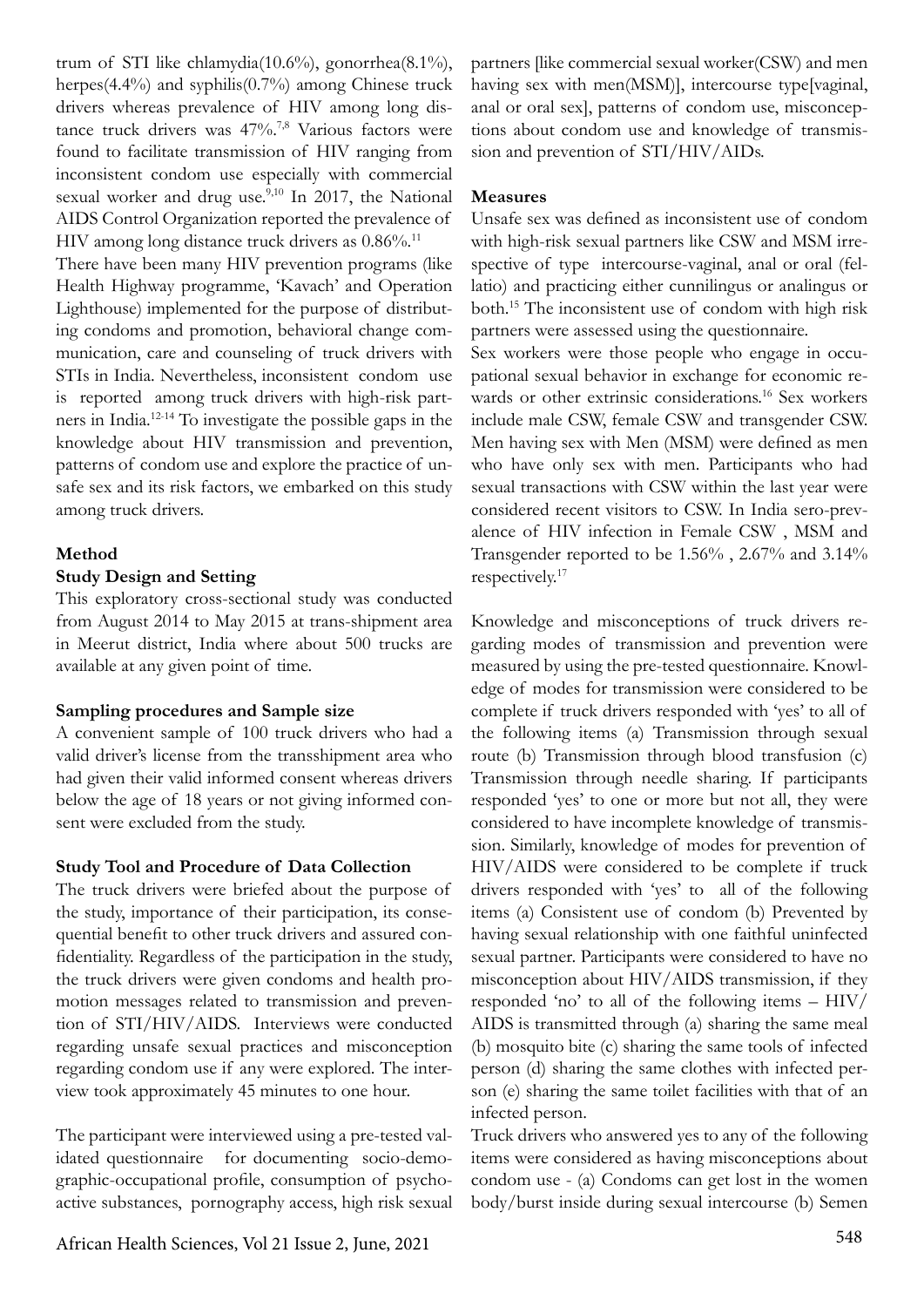retention in condom can harm the man if it flows back into the penis (c) The use of condom increases the risk of HIV infection (d) Condoms are deliberately infected with HIV (e) Condom use reduces sensation and pleasure during sexual activity (f) Condom cause impotence/ loss of erection and premature ejaculation (g) Condoms are small, tightly constricting and uncomfortable or too big that it will slip off (h) Condom use causes health related problem (i) Promotion of condom availability will increase promiscuity (j) Use of condom is against principles of religion. The ten aforementioned misconception addressing barriers to condom use was compiled from International Planned Parenthood Federation document (IPPF/UNFPA).18

Truck drivers occupational profile was detailed for factors like long distance travelling [≥400 kms], average number of days away from home, average resting time during the trip and age at the time of entry into this occupation(adult or adolescent entrant). They were enquired for consuming psychoactive substance like cannabis, alcohol, heroin, opium and poppy capsule before sex in past one year. The pattern of consumption was divided into 4 categories- Always, Mostly, Sometimes and Never. Similarly, they were asked if they had access toporn i.e. sexually explicit material in magazines, video, compact disc, mobile phone and/or internet. Truck drivers were asked if they had attended any health education session on HIV/AIDs organized by any Government or non-governmental organization.

Institutional ethical committee clearance was obtained before the start of the study.

#### **Data analysis**

All the data were entered and analyzed using IBM SPSS statistics version 23 (Armonk,NY). Descriptive analysis was done to compute proportions for categorical data and mean and standard deviation for continuous data. Binary logistic regression (95% CI) was used for assessing correlates of unsafe sex, recent visit to CSW, inconsistent condom use with high risk-partners and correlates of anal and oral sex. A  $p$ <0.05 was considered significant.

#### **Ethical clearance**

This study was a component of a dissertation and Subharti Medical College (Meerut,India) Institutional Committee approved the dissertation(SMC/PG-13/2013).

#### **Results**

The mean age of the 100 participants was  $33.7\pm8.8$  yrs and 90% were literate. Of the 71 married truck drivers, 51(69.9%) reported premarital sexual partners and 15(20.5%) reported extramarital sexual partners.

Almost all of them had heard about HIV/AIDS and 40% of them were exposed to some HIV education programme. 76% had misconception about its transmission. Many felt it was transmitted through mosquito bite(61%) or sharing clothes(38%), toiletries(36%) and meals(31%) with HIV infected patients. Overall, 93% had incomplete knowledge about HIV/AIDS transmission. [Table 1]

**Table 1.** Socio-demographic profile and knowledge about HIV transmission and Prevention Mode ( $N = 100$ )

| Socio-demographic Profile                                                            |                |
|--------------------------------------------------------------------------------------|----------------|
| Mean age                                                                             | $33.7 \pm 8.8$ |
| Married                                                                              | 72%            |
| Literate                                                                             | 90%            |
| <b>Heard about AIDS and Exposure to Intervention Programme</b>                       |                |
| Heard about AIDs/STD                                                                 | 98%            |
| Exposed to HIV/AIDs/STD Intervention Programme                                       | 40%            |
| Knowledge about HIV Transmission and Prevention mode                                 |                |
| Knowledge about transmission through sexual route                                    | 95%            |
| Knowledge about transmission through blood transfusion                               | 92%            |
| Knowledge about transmission through needle sharing                                  | 96%            |
| Knowledge about prevention through consistent condom use                             | 95%            |
| Knowledge about Prevention by having one faithful partner                            | 98%            |
| <b>Misconception about HIV Transmission</b>                                          |                |
| Sharing the same meal                                                                | 31%            |
| Mosquito bite                                                                        | 62%            |
| Sharing the same tool of infected person                                             | 23%            |
| Living in the same room with infected person                                         | 24%            |
| Sharing the same clothes with infected person                                        | 38%            |
| Shaking hands with infected person                                                   | 23%            |
| Using the same toilet facilities that of infected person                             | 36%            |
| Misconception about HIV transmission                                                 | 76%            |
| Incomplete knowledge about Transmission and Prevention of HIV/AIDs                   | 93%            |
| Incomplete Knowledge about Transmission and Prevention of HIV/AIDS : Any             |                |
| participant with neither complete knowledge about HIV transmission mode nor complete |                |
| knowledge about prevention mode and having misconception about HIV transmission      |                |
| mode.                                                                                |                |
|                                                                                      |                |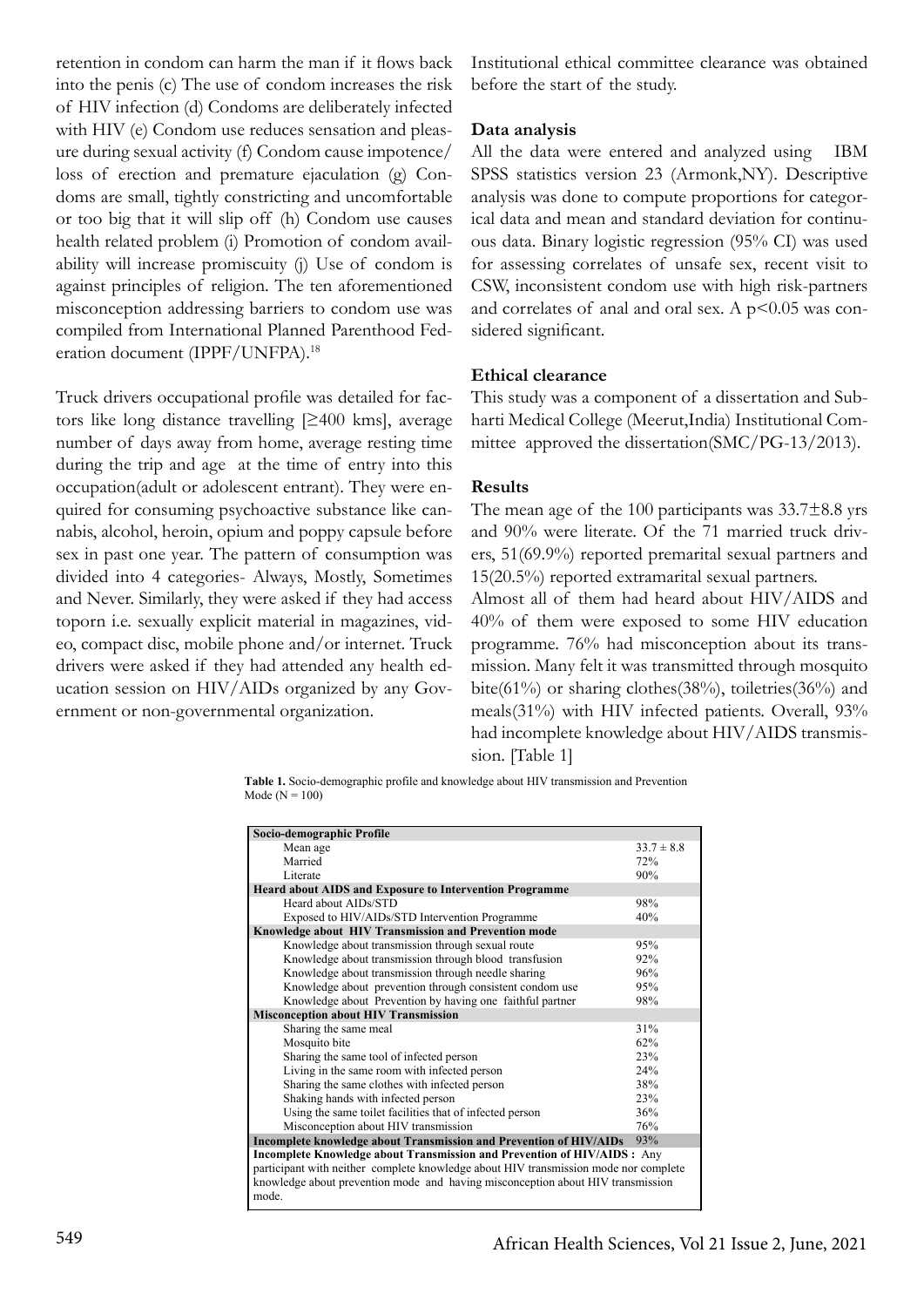Of 100 participants, 54 had sex with high-risk partners. Most of them had sex with female CSW  $(n=35)$  followed by transgender CSW (n=2) . Seventeen participants had multiple high risk sexual partners (n=6) with transgender CSW and Female CSW(n=5) with female CSW and MSM, 4 with transgender CSW, female CSW and MSM, two with transgender CSW and one each with MSM and transgender CSW and Male CSW, MSM and transgender CSW. [Figure 1]



**Figure 1: Patterns of Sexual encounters of truck drivers** 

38 truck drivers practiced unsafe sex behaviour as they inconsistently used condom with high risk partners. Of 62 partners practicing safe sex, 16 consistently used condom with high risk partners. [Figure 2]. Unsafe sex was significantly associated with earlier age at

first intercourse ( $p=0.017$ ). Porn access (OR = 4.43, 95% CI: 1.84-10.74) and consumption of psychoactive substance before sex (OR = 4.06, 95% CI: 1.09-15.02) had statistically significant association with unsafe sex. [Table 2]



**Figure 2. Profile of Study Participants**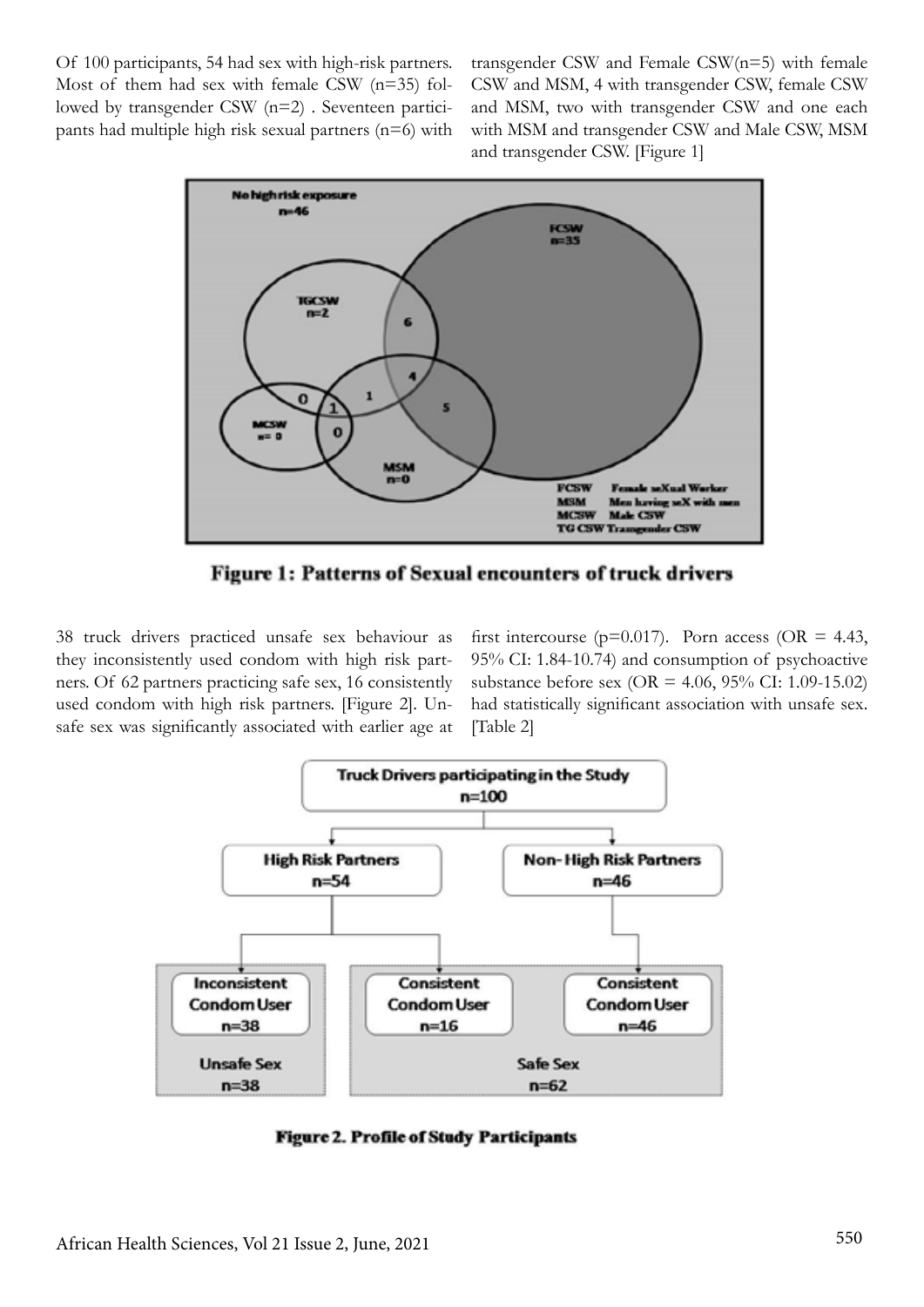|                                                              | <b>Safe</b>       |                |                      | P-value |
|--------------------------------------------------------------|-------------------|----------------|----------------------|---------|
|                                                              | <b>Unsafe sex</b> | sex            | <b>OR</b>            |         |
|                                                              | $[N = 38]$        | $N =$          | $(95\% \text{ CI})$  |         |
|                                                              |                   | $62$ ]         |                      |         |
| Age, Mean $\pm$ SD                                           | $35.9 \pm 10.6$   | $32.5 \pm 7.3$ | 1.046(0.997-         | 0.06    |
|                                                              |                   |                | $1.097$ )            |         |
|                                                              | $17.68 \pm 3.65$  | $19.63 \pm$    |                      |         |
| Age of First Intercourse, Mean $\pm$ SD                      |                   | 3.71           | $0.85(0.75-0.97)$    | 0.017   |
| Married                                                      | 28 (73.7%)        | 45 (72.6%)     | $1.06(0.43-2.63)$    | 0.904   |
| Literate                                                     | $35(92.1\%)$      | 55 (88.7%)     | $1.49(0.36-6.13)$    | 0.585   |
| <b>Adolescent Entrant</b>                                    | $11(28.9\%)$      | 20 (32.3%)     | $0.86(0.36-2.06)$    | 0.728   |
| <b>Travelled Long distances</b>                              | 30 (78.9%)        | 47 (75.8%)     | $1.12(0.45-3.17)$    | 0.717   |
| Average time away from home more than                        |                   |                |                      |         |
| 10 days                                                      | $12(31.6\%)$      | $17(27.4\%)$   | $1.22(0.51-2.95)$    | 0.657   |
| Resting time during journey more than 10                     |                   |                |                      |         |
| hours                                                        | $16(42.1\%)$      | $19(30.6\%)$   | $1.64(0.71-3.81)$    | 0.245   |
|                                                              |                   |                | 4.43 (1.84-          |         |
| Porn access                                                  | 28 (73.7%)        | 24 (38.7%)     | 10.74)               | 0.001   |
| <b>Consumes Psychoactive substance before</b>                |                   |                | 4.06 (1.09-          |         |
| sex                                                          | 35 (92.1%)        | 46 (74.2%)     | 15.02)               | 0.036   |
| Frequency of any psychoactive substance                      |                   |                |                      |         |
| use before sex                                               |                   |                |                      |         |
| Mostly to always consumes                                    |                   |                |                      |         |
|                                                              | $10(33.3\%)$      | $2(5.9\%)$     | $8.00(1.5-40.0)$     | 0.012   |
| Psychoactive substance before sex                            |                   |                |                      |         |
| Never to sometimes consumes                                  | 20[66.7%)         | $32(94.1\%)$   | Reference            |         |
| Psychoactive substance before sex                            |                   |                |                      |         |
|                                                              |                   |                |                      |         |
| <b>Consumes Alcohol before sex</b>                           | 24 (63.2%)        | $13(21.0\%)$   | $6.46(2.63 -$        | < 0.001 |
|                                                              |                   |                | 15.89)               |         |
| <b>Consumes Cannabis and other</b>                           |                   |                |                      |         |
| psychoactive substance (Opium, Poppy,                        | $12(31.6\%)$      | 11(17.7%)      | $2.14(0.83 - 5.50)$  | 0.114   |
| Capsule, Marijuana, Heroin)                                  |                   |                |                      |         |
| <b>Consumes Cannabis and other</b>                           | $5(13.2\%)$       | $5(8.1\%)$     | $1.73(0.47-6.41)$    | 0.414   |
| psychoactive substance (Opium, Poppy,                        | $12(31.6\%)$      | 11(17.7%)      | $2.14(0.83 - 5.50)$  | 0.114   |
| Capsule, Marijuana, Heroin)                                  |                   |                |                      |         |
| <b>Consumes Cannabis and other</b>                           |                   |                |                      |         |
| <b>Psychoactive substance before sex</b>                     | $5(13.2\%)$       | $5(8.1\%)$     | $1.73(0.47-6.41)$    | 0.414   |
| (Marijuana, Bhang, Opium, Poppy Capsule)                     |                   |                |                      |         |
| <b>Smokes and Chews Tobacco</b>                              | 29 (76.3%)        | 46 (74.2%)     | $1.12(0.44 - 2.86)$  | 0.812   |
| Misconception about condom use                               | 28 (73.7%)        | 38 (61.3%)     | $1.76(0.73-4.28)$    | 0.207   |
| <b>Exposure to</b><br><b>Education Programmes related to</b> |                   | $23(37.1\%)$   | $1.37(0.604 - 3.12)$ | 0.450   |
| <b>HIV/AIDS</b>                                              | 17(44.7%)         |                |                      |         |
| <b>Incomplete Knowledge about HIV</b>                        |                   |                |                      |         |
| <b>Transmission and Prevention Mode</b>                      | 33 (91.7%)        | 58 (93.5%)     | $0.46(0.11-1.81)$    | 0.264   |
| Not always carrying condom during travel                     | $27(71.1\%)$      | 35 (63.6%)     | $1.40(0.58-3.42)$    | 0.457   |

The majority consumed a psychoactive substance before sex(92.1%) and unsafe sex was higher among those consuming a psychoactive substance always and mostly before sex (OR=8.0, 95%CI: 1.5-40). Two-thirds consumed alcohol before sex which was significantly associated with unsafe sex (OR=6.46, 95%CI: 2.63-15.89). [Table 2]

Of 38 participants practicing unsafe sex, 73.7% had some misconception about condom use – 21 felt it reduces pleasure: "*There is no pleasure and since seminal fluid*  *remains confined to condom*.", four felt it causes sexual dysfunction: "*Condom is a barrier, it's like you need a wire to light a bulb, likewise when there is direct contact of penis with vagina then penis is erected*.", three felt its use promotes promiscuity: "*Condom affects the sexual satisfaction of both partners, they will keep on engaging with different partners till their sexual appetite is met*." One each felt semen retention causes retrograde flow in the penis: "*On account of pressure, semen can retrogradely flow back into penis causing papules*", two felt it causes health related problems: one felt it increased risk of HIV infection: "*Yes because they get ruptured*."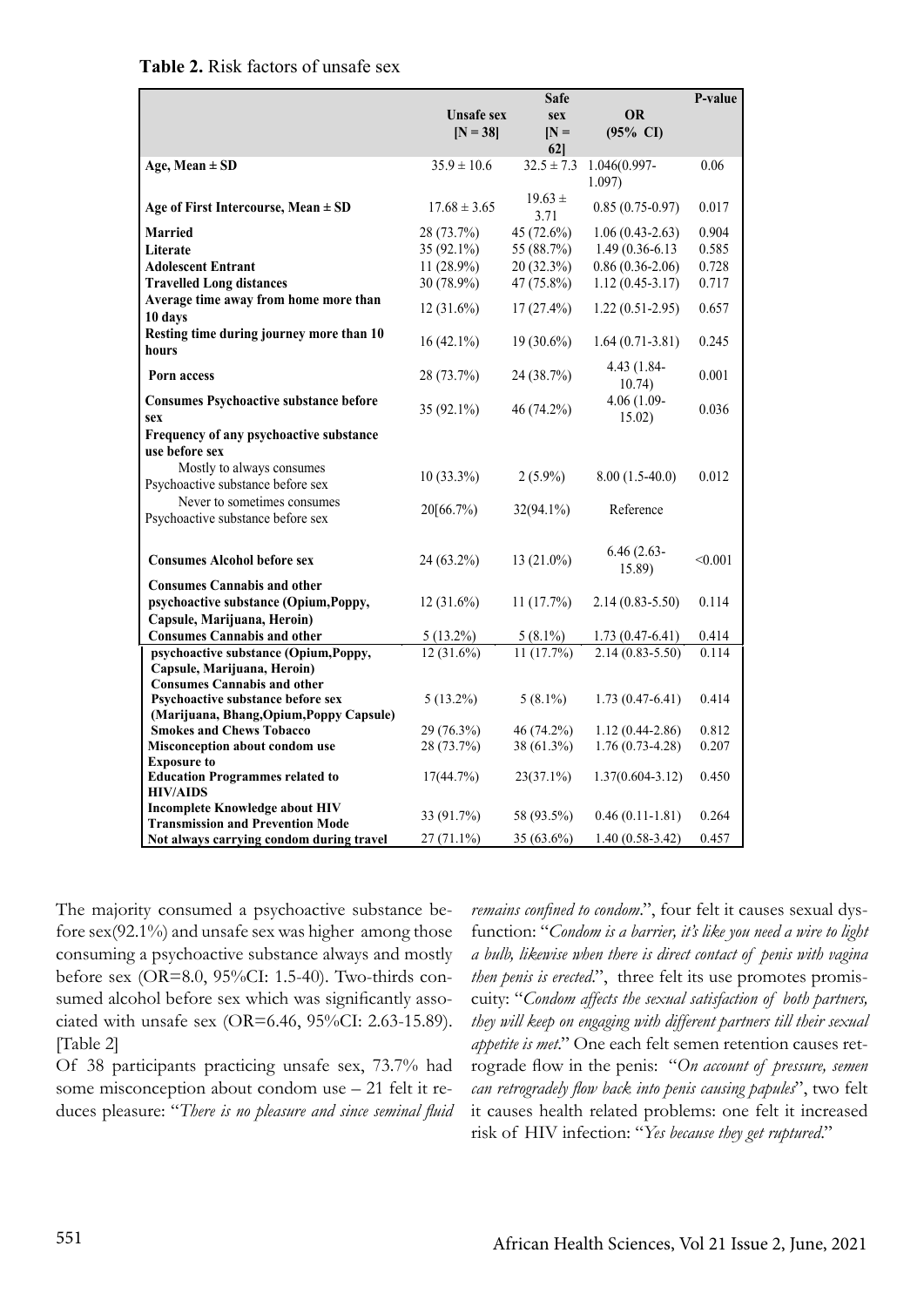#### **Pattern of Condom use with High risk partners**

Of 54 participants having sex with high risk partners, 38 inconsistently used condoms. This was especially higher in the 11 MSM of whom 9 (81.8%) reported inconsistent condom use during fellatio and 8 (72.7%) during anal sex. With CSW, inconsistent condom use was highest during fellatio (84.6%) followed by anal sex (42.9%) and (38.8%).

# **Table 3.** Risk factors for anal and oral sex

#### **Risk factors for Anal and Oral sex**

Access to porn (OR=4.24, 95%CI: 1.6-11.5) and consumption of psychoactive substance before sex  $(OR=9.35, 95\%CI: 1.2–73.8)$  was significantly associated with practice of anal sex. Similarly , having access to porn( $OR = 5.48$ ,  $95\%$  CI : 2.27-13.26) and consuming psychoactive substances before sex (OR =  $4.04$ ,  $95\%$ ) CI :1.23-13.22) was significantly associated with oral sex.[ Table 3]

|                                                     | Anal<br>sex<br>$(N=28)$   | <b>No Anal</b><br>sex<br>$(N=72)$ | <b>OR</b><br>95% CI               | $p-$<br>value  | Oral sex<br>$[N=42]$      | No Oral<br>sex<br>$[N = 56]$ | <b>OR</b><br>$(95\% \text{ CI})$            | p value        |
|-----------------------------------------------------|---------------------------|-----------------------------------|-----------------------------------|----------------|---------------------------|------------------------------|---------------------------------------------|----------------|
| Mean Age<br>(SD)                                    | $33.5 \pm 8.7$            | $34.2 \pm 8.9$                    | $1(0.955 - 1.058)$                | 0.848          | $34.6 \pm 8.1$            | $33.5+9.4$                   | $0.985(0.941 - 1.031)$                      | 0.518          |
| <b>Married</b><br>literate                          | 25(88.3%)<br>$27(96.4\%)$ | $48(68.6\%)$<br>$61(87.1\%)$      | $3.83(1-14)$<br>3.74(0.481-33.02) | 0.043<br>0.206 | $32(76.2\%)$<br>39(92.9%) | $40(71.4\%)$<br>49(87.5%)    | $1.28(0.512 - 3.2)$<br>$1.85(0.451 - 7.65)$ | 0.598<br>0.392 |
| Porn access $21(75%)$                               |                           | $29(41.4\%)$                      | $4.24(1.59-11.5)$                 | 0.004          | $31(73.8\%)$              | $19(33.9\%)$                 | $5.48(2.27-13.26)$                          | < 0.001        |
| Consumed<br>psychoactive<br>substance<br>before sex | 27(96.4%)                 | 52(74.3%)                         | $9.35(1.18-73.8)$                 | 0.011          | $26(83.9\%)$              | $18(56.2\%)$                 | $4.04(1.23 - 13.22)$                        | 0.021          |

Of 28 truck drivers practicing anal sex, majority were with CSW (50%) followed with men (39.3%) and wife (21.4%). Forty two reported practice of oral sex and of which 90.5% practiced fellatio mostly with CSW  $(68.4\%)$  followed by premarital partners  $(23.7\%)$ , MSM (23.7%). Four (10.5%) had consistently used condoms during the act of fellatio and reveals 23.8% (10) had practiced cunnilingus, with most of them with their wives (70%) following with premarital (30%) and extramarital (20%). Only 2 drivers reported practicing analingus with their wives.

#### **Details of sexual relationship with CSW**

The mean age of truck drivers having intercourse with CSW was 20.8(4.8). Of 98 truck drivers, 54(55.1%) had sexual transaction (including oral and anal Sex) with CSW. Twenty Two (40.7%) drivers visited CSW within past one year (recent visitor). The majority (54.5%) visited one to five times and 22.7% reported visiting more than 15 times.

Co-workers (36.4%), friends/relatives (9.1%) and other sources (63.6%) being roadside restaurant ('Dhaba') owners, flashing of torch lights during journey were a source of information to truck drivers having recent sexual encounters with CSW. Mostly, sexual transaction with CSW were during journey (54.5%), loading and unloading of trucks (13.6%) and 9.1% near roadside restaurant ('Dhaba').

The odds of recent visit to CSW were higher in drivers remaining away from home for more than 10 days ( $OR=4.3$ ,  $95\%CI: 1.28-14.67$ ) and was statistically significant. [Table 4]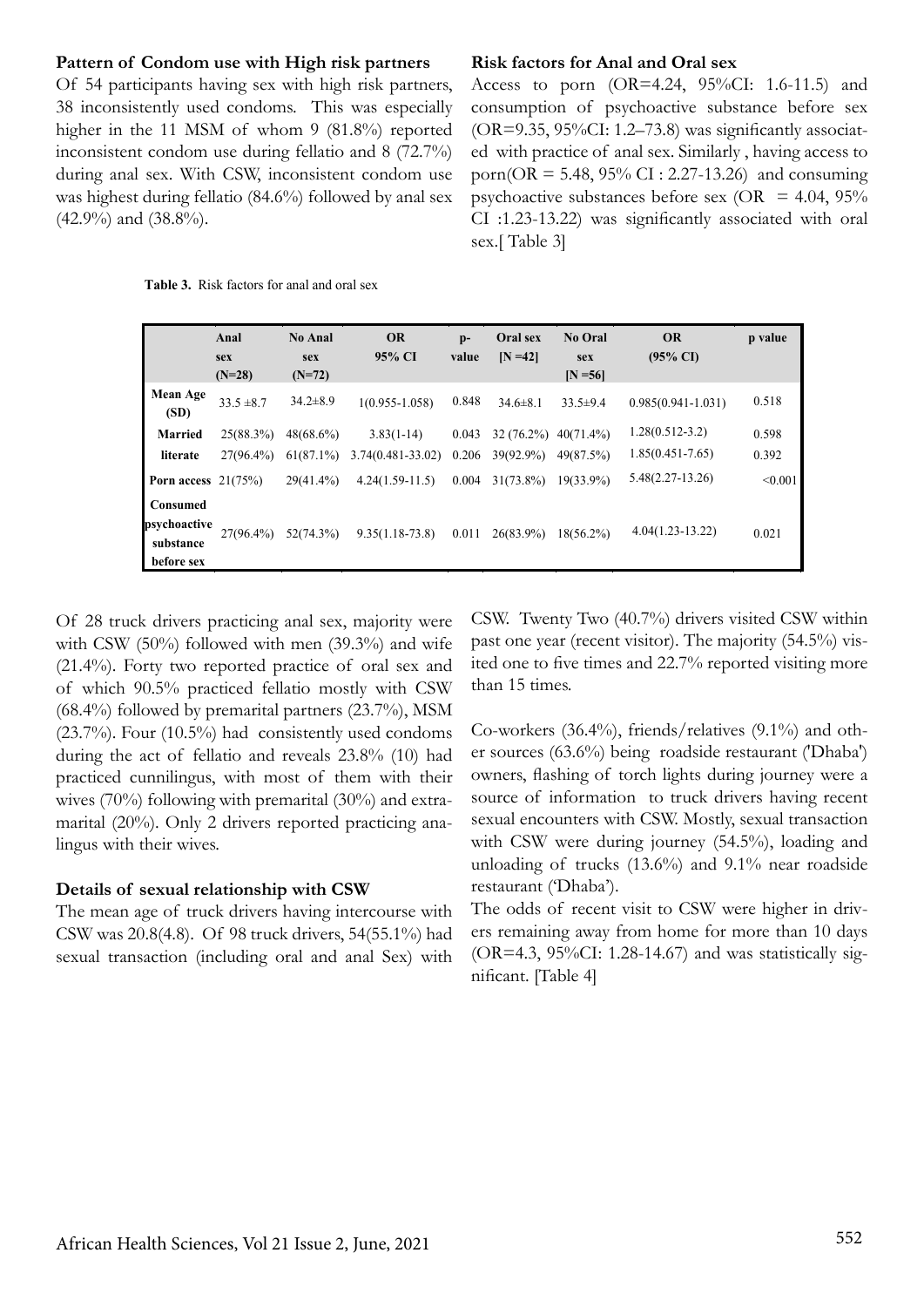**Table 4.** Risk factors for Recent visit to CSW

|                                                                            | <b>Recent visit to CSW</b><br><b>Yes</b><br>$(N = 22)$ | No.<br>$(N = 32)$ | <b>OR</b><br>$(95\%CI)$ | P - value |
|----------------------------------------------------------------------------|--------------------------------------------------------|-------------------|-------------------------|-----------|
| Mean age of First Intercourse with<br>$\bf{CSW}$                           | $21.4 \pm 4.64$                                        | $20.5 \pm 4.89$   | 1.045[0.930-1.173]      | 0.459     |
| Literate                                                                   | $21(95.5\%)$                                           | $27(84.4\%)$      | $3.89(0.422 - 35.9)$    | 0.231     |
| Unmarried                                                                  | $7(31.8\%)$                                            | 8(25%)            | $1.4(0.421 - 4.66)$     | 0.583     |
| <b>Adolescent entrant</b>                                                  | $(40.9\%)$                                             | $(28.1\%)$        | $1.76(0.562 - 5.572)$   | 0.330     |
| <b>Ever travelled Long distance</b>                                        | $20(90.9\%)$                                           | 22(68.75%)        | $4.54(0.887 - 23.3)$    | 0.069     |
| Average number of days away from<br>home when on trip more than 10<br>days | $11(50\%)$                                             | $6(18.8\%)$       | $4.33(1.28 - 14.67)$    | 0.018     |
| Approximate resting time during<br>journey more than 10 hrs                | $7(33.4\%)$                                            | 12(37.5%)         | $.833(0.262 - 2.647)$   | 0.757     |
| <b>Psychoactive substance</b><br><b>Exposure to HIV</b>                    | $22(100\%)$                                            | $26(81.2\%)$      |                         | 0.031     |
| <b>Intervention Programmes</b>                                             | $8(36.4\%)$                                            | $16(50\%)$        | $1.75(0.576 - 5.316)$   | 0.324     |

The odds of inconsistent condom use is higher among truck drivers recently visiting CSW more than 5 per week as compared to those visiting less than 5 times a week (OR=11.6, 95%CI: 1.5-89.2,p<0.05). High risk behaviour of inconsistent condom use is higher among truck drivers (recent visitors) having frequent sexual transaction with CSW. Hence, through health education this issue is to be addressed.

## **Pattern of Condom use with Truck drivers and Reasons for Refusal**

Of 54 truck drivers, 22 (57.4%) used condom inconsistently with CSW. Of 22 inconsistent user of condom, 8(36.4%) truck drivers inconsistently used condoms because it was not available with them, 6(27.3%) felt condom reduces pleasure: "*They(CSW) had condoms but I paid them extra to do it without condom, so I can get more pleasure. Moreover, my peer advised me not to use condom*." 4(18.2%) due to non-availability of condom with CSW, 2(9.1%) because the thought of using it did not occur and 2 lacked knowledge about HIV/AIDs: "*I had no awareness about condom*".

#### **Discussion**

Around two-fifth subjects practiced unsafe sex with

more than half having sex with high risk partners. An earlier mean age of first intercourse, porn access, consumption of psychoactive substance were associated with practice of unsafe sex. Around three-fourths of them had misconception about condom use. Overall 7% had complete knowledge about transmission and prevention mode of HIV/AIDS.

This study documents more than half of the participants had history of life-time exposure to CSW. Other studies in India document life-time exposure varying from  $40.1\%$  to  $58.6\%$ .  $14,19.21$  Studies from countries like Hong Kong, Namibia and South Africa have reported exposure rate to CSW as  $17\%$ -30%.<sup>22-24</sup>

Among both life-time exposure and recent visitors to CSWs, more than half of participants consistently used condoms. 72% of truckers in Siliguri-Guwahati Highway consistently used condoms with CSW.19 In the present study, more than half of the participants with recent sexual transaction with CSW approached them during journey which is consistent to findings from Namibia where most truckers interacted with CSWs while on roads and away from home.<sup>24</sup>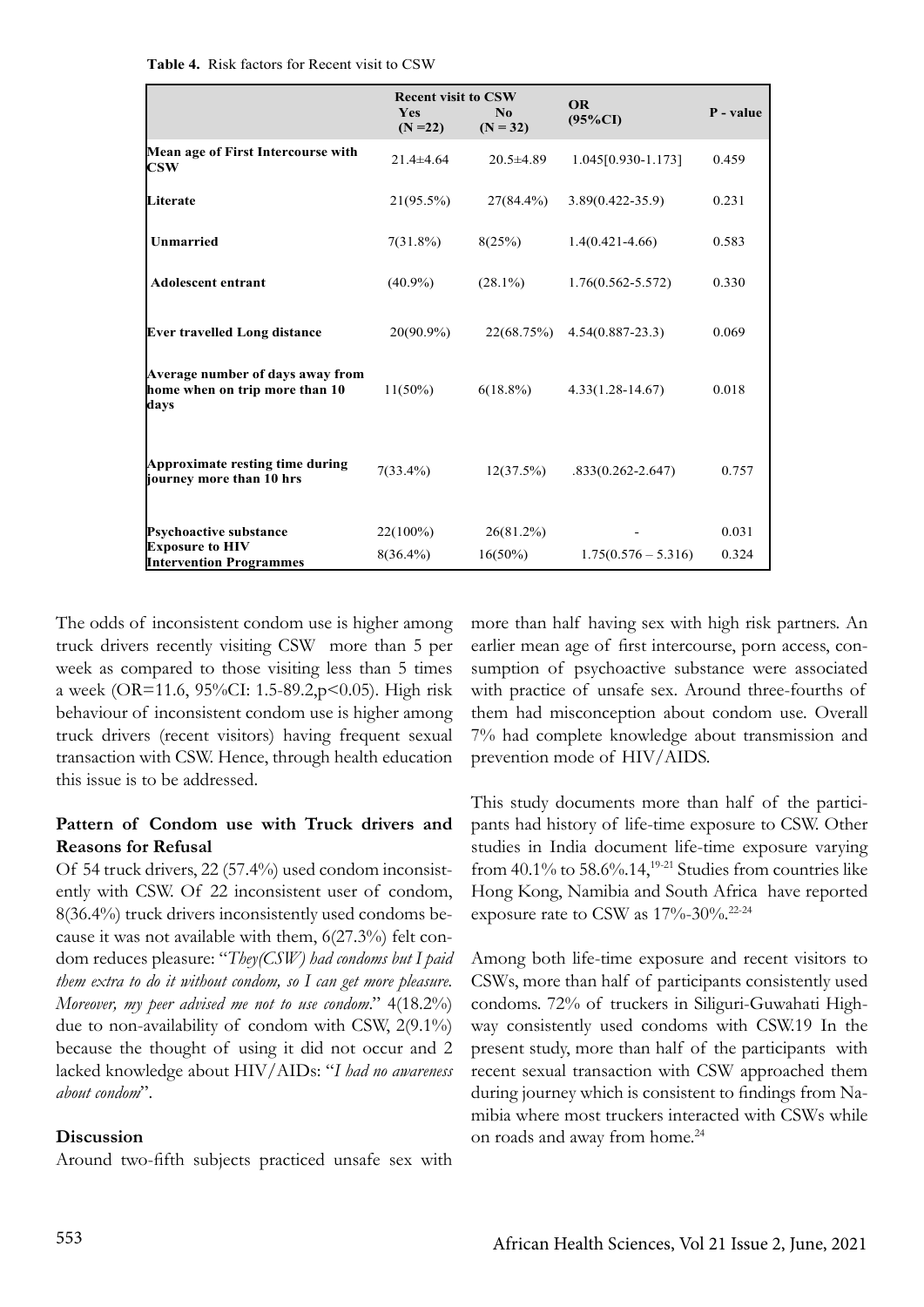50% of adolescent participants recently had intercourse with CSWs compared to 36.1% adult entrants, indicating that adolescent entrant are more likely to engage with CSWs. This is consistent to Mishra et al. where adolescent entrants were more likely than adult entrants (42.6% vs. 27.2%) to have sex with CSW.<sup>25</sup>

In our study, 47.4% long distance drivers had sex with CSWs including gender other than female and 44.4% long distance drivers had consistently used condoms. A study done elsewhere in India among long distance truck drivers at seven trans-shipment locations along four routes revealed 24% having sex with female sexual workers and 75% consistently used condoms.26

The current study indicates practice of unsafe sex was higher in married truckers but recent intercourse with CSWs was higher in unmarried truckers. It also reported a significant association for illiteracy and staying away from home for more than 10 days with recent visit to CSW. This is similar to Pandey et al who indicated engagement with CSWs was higher in unmarried and illiterate truckers and those who stayed away from home for more than 10 days.<sup>27,28</sup>

Singh R and Joshi H observed that reasons for not using condoms with CSW were non-availability (37.5%), uneasy feeling during intercourse (35.7%), did not feel it necessary (14.3%) which is also similar to the findings in our study.14

Our study reports more than a quarter of participants practiced anal sex and more than half indulged with CSW. A study evaluating partner correlate specific of anal sex in Tamil Naidu reported 5% truck drivers practicing receptive or insertive anal intercourse with a male or transgender.<sup>29</sup>

The present study documents 42% of participants practiced oral sex and more than half indulged in fellatio with a CSW and about a quarter with MSM. In India, there seems to be no recent study on oral sex practices except for Manjunath et al (2002) who recruited truckers from STD clinic along the Pondicherry-Tindivanam Highway which reported 4.1% truckers practiced oral sex.30

Unsafe sex was higher in participants consuming psychoactive substances and alcohol before sex. Among truckers in Namakkal, Tamil Naidu 24% consumed alcohol before sex.29 Consumption of psychoactive substances among trucker have been documented in Brazil, USA , Azerbaijan, Guinea, Nigeria) and Hong Kong and shown to influence unsafe sexual practices.23,25,28,31.32 This study also documents consumption of psychoactive substances like opium, heroin before sex. In Uganda, findings indicate alcohol use before sex and the belief that condom use kills the mood for sex were key barriers to consistent condom use among truckers visiting CSW.13

A systematic review estimated the per act probability of acquiring HIV from infected partner from the following sexual exposure per 10000 exposure is 138 for receptive anal sex; 11 for insertive anal sex; 4 for insertive peno-vaginal sex; 8 for receptive peno-vaginal sex. However , transmission risk from both receptive and insertive oral sex was quite low.33

Unsafe sex was higher in participants who had misconception about condom use despite association being statistical insignificant and most of them believed it decreased pleasure. Less than one-tenth of our participants had complete knowledge about HIV transmission and prevention modes and 2 participants never heard about HIV/AIDS. A study among truck drivers in Tamil Naidu, India findings indicate 71% knew it could not be transmitted by bites of mosquitoes/insects whereas 76.8% knew it cannot be transmitted by sharing clothes and eating from the same utensil and overall 4% had correct knowledge of HIV/AIDS.29 Singh R. and Joshi HS.(2012) found 81.8% knew HIV can be transmitted through sexual route if condom not used, 66.9% through shared needles among drug users , 93.2% through contaminated blood transfusion and 86.1% through breast feeding. 49.3% had knowledge that it can be prevented by being faithful to regular partner. There were also misconception about route of HIV transmission - 21.3% thought it was transmitted through mosquito bite, 10.8% thought that it could transmit by living in same room, 9.8% thought by shaking hands and 2.7% sharing tools.14 Similary, misconception was documented in three-fourths of participants and nearly two-thirds believed HIV could be transmitted through mosquito bite and around one-fifth felt it was transmitted sharing same clothes, tools and shaking hands of a HIV infected patients.

The present study establishes the practice of unsafe sex was higher among those having access to porn, highrisk partners [MSM,CSW(male,female and transgender)] and inconsistent condom use with those visiting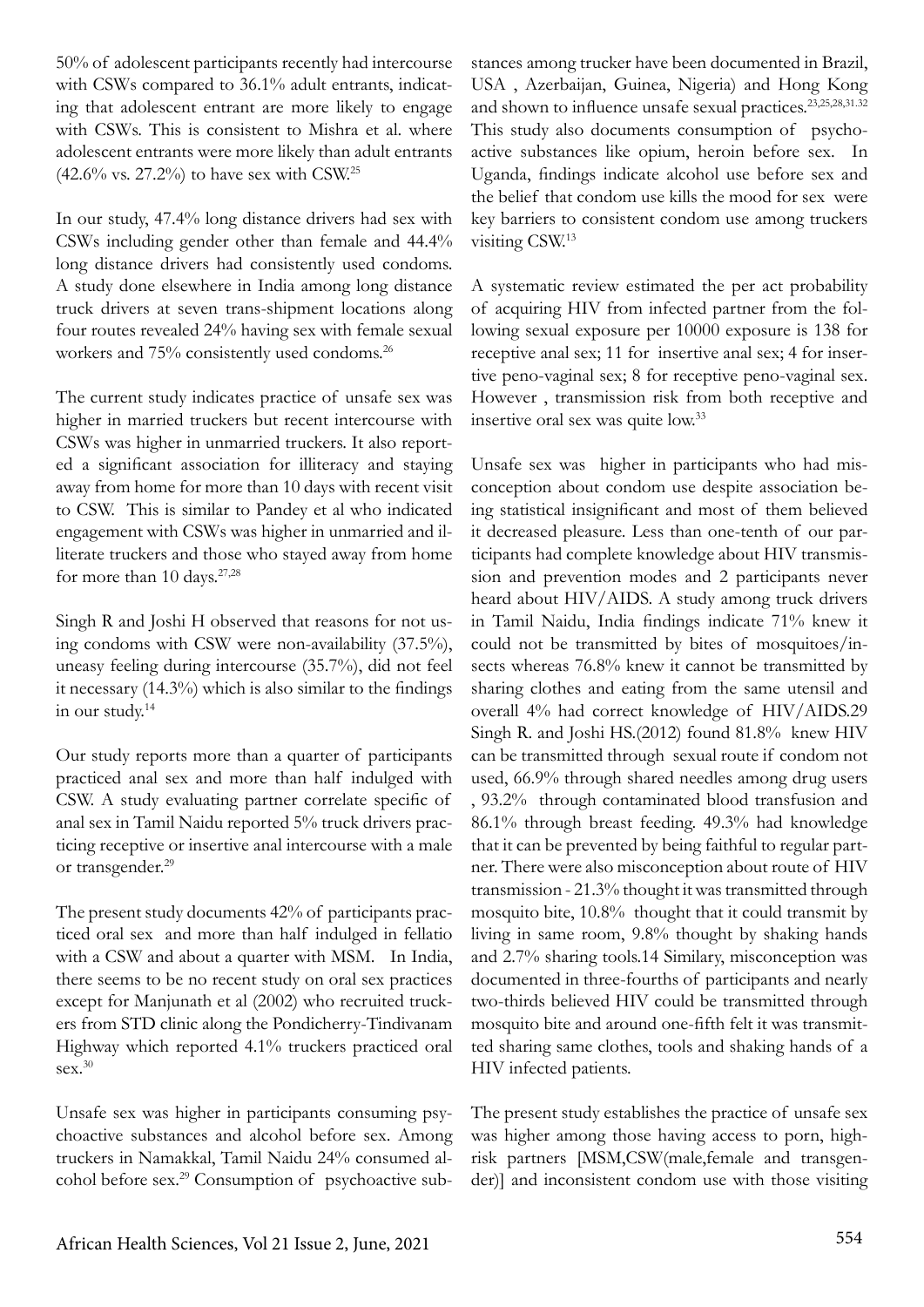CSW often [more than five times per week] and elaborately describes partners in anal and oral sex as well as misconception about condom use. We assessed the association of socio-demographic details, porn access, misconception about condom use and consuming psychoactive substance use before sex with inconsistent condom use with high risky partners. Nevertheless, except for porn access the association was statistically insignificant. Overall, a cautious interpretation of association is warranted due to small sample size and convenient sampling procedure. Also, recall and social desirability bias cannot be completely ruled out.

## **Conclusion**

Younger age and occupational factors like type of study participant , average time away from home , pornography access and consuming psychoactive substances seems to influence the sexual behaviour of truckers. However , a rigourous emphasis on primary prevention should focus on new experience and adolescent entrants which can help in reducing unsafe sexual practices. Implementation science research should be undertaken to understand the barriers to preventive service offered from existing facilities provided by State AIDS Control Society and improve knowledge about HIV/ AIDS transmission and prevention. A lasting impact on safe truck driver behaviour will require a multi-pronged behaviour change strategy targeting high risk subgroups like adolescent entrants and psychoactive drug abusers.

## **Funding**

This research received no specific grant from any funding agency, commercial entity or not-for-profit organization.

## **Conflict of interest**

None declared.

## **References**

1. Global Statistics [Internet]. HIV.gov. 2018 [cited 2019 Jul 3]. Available from: https://www.hiv.gov/hiv-basics/ overview/data-and-trends/global-statistics

2. HIV Country Profiles [Internet]. [cited 2019 Jul 3]. Available from: http://cfs.hivci.org/country-factsheet. html

3. National AIDS Control Programme Phase IV [2012- 2017] Strategy Document [Internet]. Department of AIDS Control, Ministry of Health and Family Welfare, Government of India; [cited 2019 Jul 11]. Available from: http://naco.gov.in/strategy-document

4. India s Road Freight Market Pegged At 150 Billion Truxapp - BW Disrupt [Internet]. [cited 2018 Sep 19]. Available from: http://bwdisrupt.businessworld.in/article/India-s-Road-Freight-Market-Pegged-At-150-Billion-Truxapp/04-10-2017-127454/

5. Sharma V, Saggurti N, Bharat S. Health care coverage among long-distance truckers in India: an evaluation based on the Tanahashi model. *HIVAIDS Auckl NZ*. 2015 Mar 23;7:83–94.

6. van der Beek AJ. World at work: truck drivers. *Occup Env Med*. 2011;oemed–2011.

7. Chen X-S, Yin Y-P, Gong X-D, Liang G-J, Zhang W-Y, Poumerol G, et al. Prevalence of sexually transmitted infections among long-distance truck drivers in Tongling, China. *Int J STD AIDS*. 2006 May;17(5):304– 8.

8. Delany-Moretlwe S, Bello B, Kinross P, Oliff M, Chersich M, Kleinschmidt I, et al. HIV prevalence and risk in long-distance truck drivers in South Africa: a national cross-sectional survey. *Int J STD AIDS*. 2014 May;25(6):428–38.

9. Gibney L, Saquib N, Metzger J. Behavioral risk factors for STD/HIV transmission in Bangladesh's trucking industry. *Soc Sci Med* 1982. 2003 Apr;56(7):1411–24. 10. McCree DH, Cosgrove S, Stratford D, Valway S, Keller N, Vega-Hernandez J, et al. Sexual and Drug Use Risk Behaviors of Long-Haul Truck Drivers and Their Commercial Sex Contacts in New Mexico. *Public Health Rep*. 2010;125(1):52–60.

11. India HIV Estimation 2017 Technical Report [Internet]. NACO & ICMR-National Institute of Medical Statistics ,New Delhi,Ministry of Health and Family Welfare,Government of India; [cited 2017 Oct 1]. Available from: http://naco.gov.in/surveillance-epidemiology-0

12. Ibrahim, MTO, Arisegi, SA, Awosan, KJ, Erhiano, EE. Knowledge of HIV/AIDS, risk perception, sexual lifestyle and condom use among drivers in Sokoto, Nigeria. *J Infect Dis Immun*. 2014 Jun 30;6(3):19–25.

13. Matovu J, Ssebadduka N. Knowledge, attitudes & barriers to condom use among female sex workers and truck drivers in Uganda: a mixed-methods study. *Afr Health Sci*. 2013 Dec;13(4):1027–33.

14. Singh RK, Joshi HS. Sexual behavior among truck drivers. Indian J Public Health. 2012 Mar;56(1):53-6.

15. Ezzati M, World Health Organization. Comparative quantification of health risks: global and regional burden of disease atrributable to selected major risk factors Volume 2. Volume 2. Geneva: World Health Organization; 2004.

16. Sex Workers - MeSH - NCBI [Internet]. [cited 2019